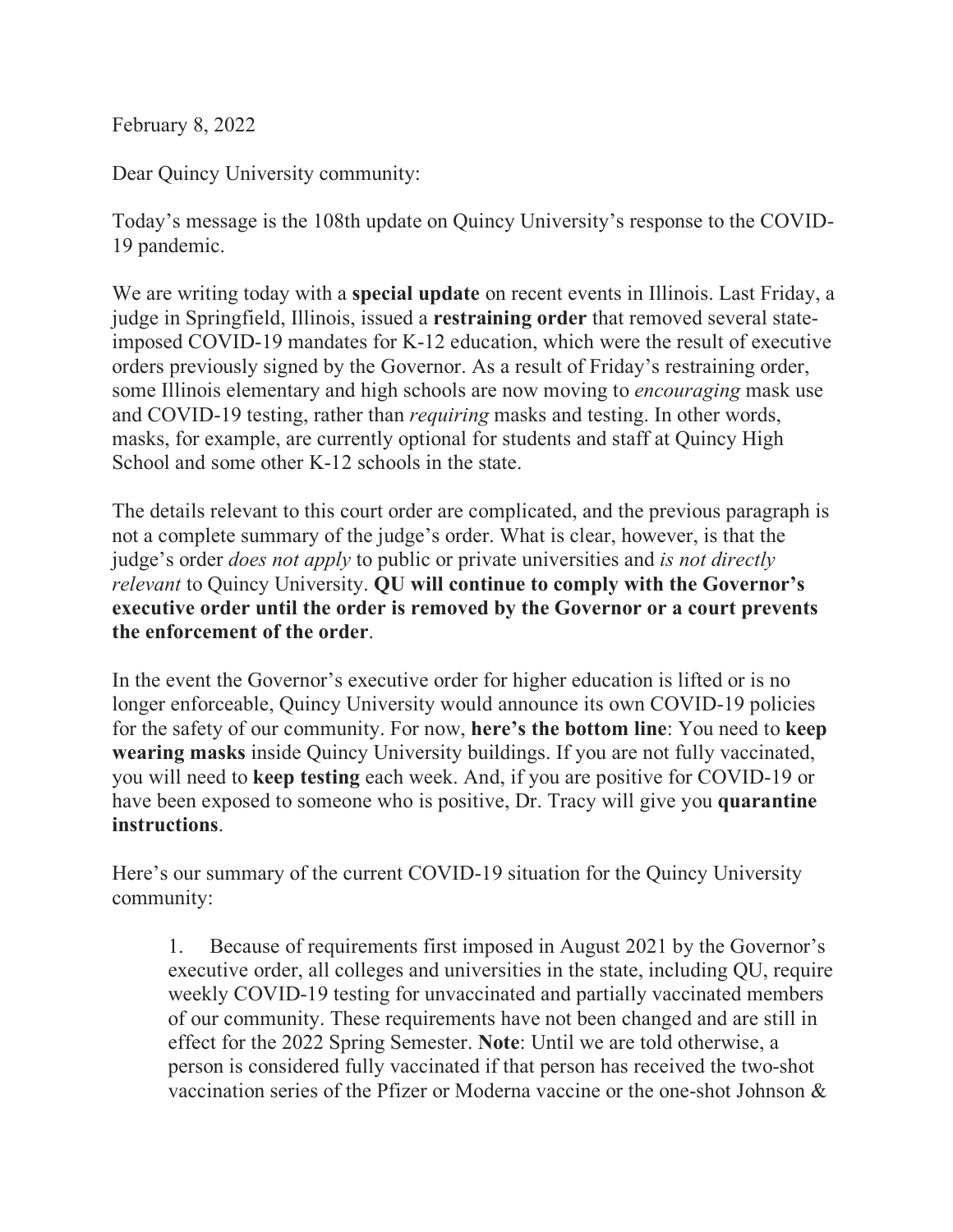Johnson vaccine. A booster shot is not required for a person to be considered fully vaccinated, though we strongly recommend booster shots for all eligible members of our community.

2. **Since the beginning of the 2022 Spring Semester, QU is aware of 23 members of our community (students, faculty, and staff) who have tested positive for COVID-19.** Those 23 people who have had COVID-19 included both vaccinated and unvaccinated individuals. Four of those 23 are currently active cases; the remaining 19 individuals have recovered and returned to normal activities. No one currently is in quarantine on the QU campus.

3. **All unvaccinated or partially vaccinated students, faculty, and staff will continue to receive separate information about their weekly COVID-19 testing**. Please direct questions about this State of Illinois requirement for weekly testing to Dr. Tracy.

4. We know that some QU students have been required to participate in **COVID-19 surveillance testing provided through their local employers in Quincy or nearby communities**. We ask all students to report their test results to Dr. Tracy.

5. Faculty, staff, and business partner employees should continue to **seek out COVID-19 testing** when they have one or more COVID-19 symptoms. Those faculty, staff, and business partner employees seeking to arrange a rapid COVID-19 test on campus should contact Dr. Tracy directly

If you are a member of the QU community and have not read the previous update messages, you could search them out in your email folders or read them at https://www.quincy.edu/coronavirus/.

## **Local and State Reports on COVID-19 Cases**

As background for our safety measures at QU, we continue to report local and statewide COVID-19 information to all members of our community. QU updates on COVID-19 cases are taken from the public reports of state and county agencies.

Effective October 31, 2021, **Adams County, Illinois**, no longer maintains a COVID-19 tracking dashboard. Information about COVID-19 cases in **Illinois**, including county-by-county reports, is available at https://coronavirus.illinois.gov/. As of February 8, 2022, the state of Illinois lists 194 deaths attributable to COVID-19 in Adams County, dating to the beginning of the pandemic.